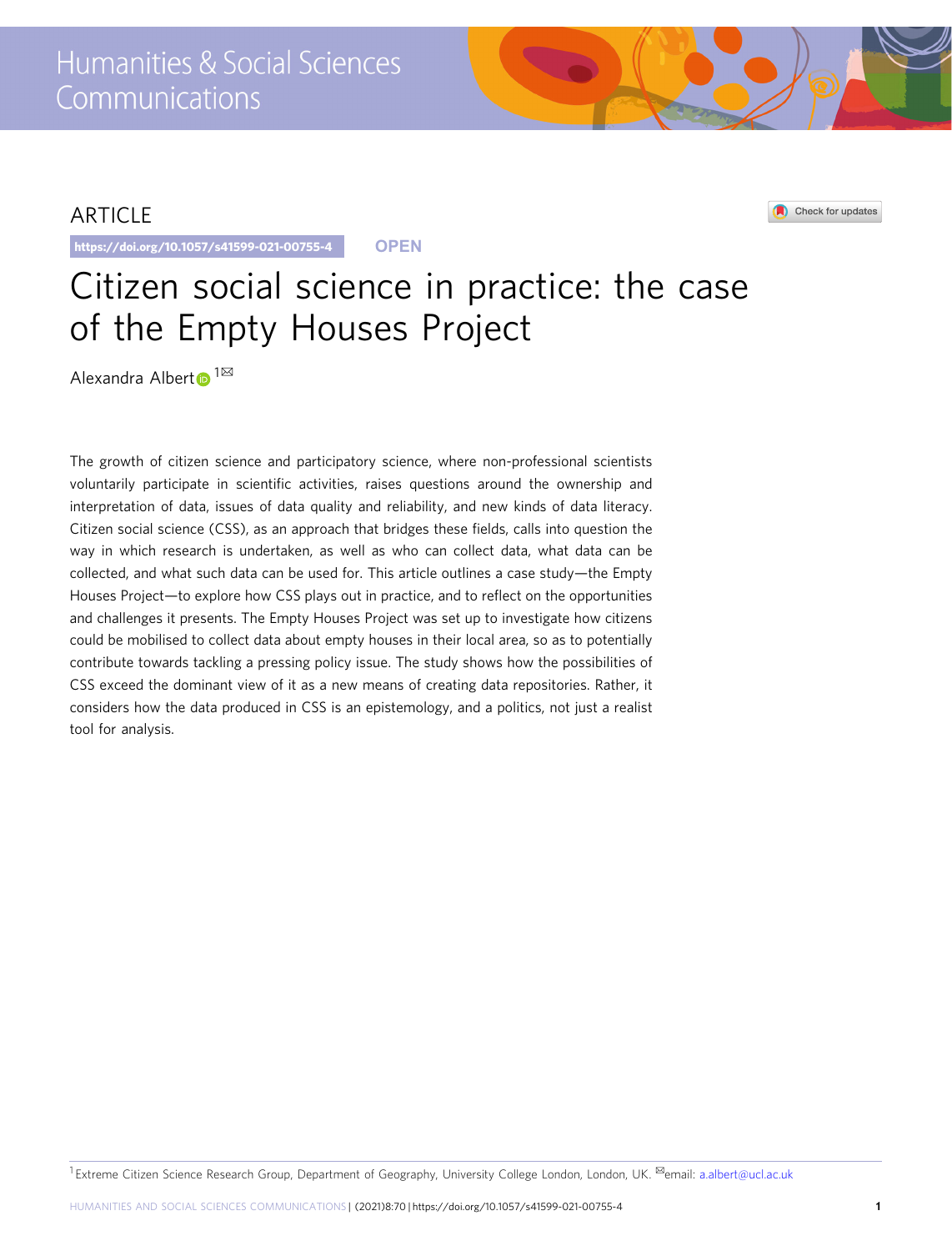## Introduction

he significant development of citizen science over the last 5 years is highly notable, as evidenced, for example, in its increasing professionalisation and institutionalisation with national and international citizen science associations—such as the European Citizen Science Association (ECSA), the Citizen Science Association (CSA) in the United States, the Australian Citizen Science Association (ACSA) and their associated conferences; the recognition of citizen science at national and international policy levels; and the launch of a specialised journal on citizen science—Citizen Science Theory and Practice. There is much discussion about what constitutes citizen science, particularly given its recognition as a transdisciplinary approach in current debates (Benyei et al., [2020](#page-9-0); Irwin, [1995\)](#page-10-0). Citizen science promotes the participation of nonprofessional scientists in scientific research, from question design to data collection and data analysis (Wiggins and Crowston, [2011\)](#page-10-0). Citizen science can be broadly classified into two strands (Pykett et al., [2020\)](#page-10-0): a 'democratic' citizen science, characterised by the 'responsibility of science to society', and 'participatory' citizen science, where individuals 'contribute observations or efforts to the scientific enterprise' (Cooper and Lewenstein, 2016, cited in Eitzel et al., [2017,](#page-9-0) p. 6). However, contemporary debates in the field of citizen science are careful to resist a narrow definition because any exclusionary approach will necessarily fail to address the 'challenge of accommodating considerable heterogeneity' within the field (Auerbach et al., [2019](#page-9-0)). Such proponents advocate for collaboration among all engaged actors, and encourage the citizen science community and associated collaborators (such as funding agencies) to determine the best design specifications for their own unique contexts, enabling citizen science to achieve its full potential. In this way, terminology in citizen science is important (Eitzel et al. [2017](#page-9-0)), especially considering the increasingly international, multi-cultural, multi-disciplinary and multi-lingual interest in citizen science (Pykett et al., [2020\)](#page-10-0).

Such developments in the field of citizen science have given rise to considerations of how citizen science might play out in the social sciences (Albert et al., [2021\)](#page-9-0). Arguably, citizen social science (CSS) draws on a rich legacy of participatory research methods in the social sciences that engage citizens in conducting social research, involving them in some, or all, of the research process, from ideation, research design, data collection, and analysis, through to dissemination and impact. This is seemingly not starkly different from what can be understood to constitute citizen science in the natural sciences (Frigerio et al., [2018](#page-10-0)). However, discussions about CSS bring to the fore its particular legacy, and the dichotomy CSS gives rise to: it is either perceived as a new term, or a concept that has been in existence for some time, even if under a different name. For participants, such demarcations and distinctions are not so relevant; however boundary work can be important in terms of clarification and to enable the easy adoption and potential institutionalisation of the knowledge produced.

CSS as a field in its own right, is still in its infancy, and is emerging in multiple different ways (Tauginiene et al., [2020;](#page-10-0) Albert et al., [2021\)](#page-9-0). Where CSS has been theorised in the academic literature, the focus has usually been on its potential as method: as a form of crowdsourced data collection, and in a context of increasing technological advancements in, and possibilities for, data gathering (Heiss and Matthes, [2017](#page-10-0)). Just like citizen science, which involves the public in large-scale collective volunteer science projects, CSS presents both a challenge and an opportunity. It presents an opportunity for collecting data that would not otherwise be collected, but it can also challenge how social research is undertaken, raising questions around who can collect data, who can analyse it, and how it can be used.

Consistent with current debates in the field of citizen science, it is necessary to retain a conceptualisation of CSS in its broadest sense, as an approach using participatory methods to address social concerns.

Whilst some theorising of CSS has already been done, and more is undertaken as the field develops, and particularly in this current special issue, the number of practical examples of how CSS works in practice remains few and far between—this is the overarching issue that this article seeks to address. In particular, it seeks to explore the affordances and challenges to the participation of citizens in social research to produce knowledge outcomes. It further seeks to open up the debate on the possibilities of blending, overlapping, or confronting the different participatory methodologies already present in the field of social sciences, and the current approaches in citizen science projects. Lastly, the article seeks to shed light on how CSS works in practice, thereby exploring how to implement good standards in CSS.

To explore these issues, the article draws on empirical evidence from a case study into the Empty Houses Project, set up to explore the possibilities of crowdsourcing social data to try to tackle a pressing policy issue—namely the issue of housing. The Empty Houses Project consisted of three elements: (a) a pilot project to explore how such an approach might work in practice; (b) a campaign to raise awareness about the project; and (c) a data collection window. Subsequent stakeholder walking interviews were undertaken to unpack the challenges and opportunities to reporting; and also policy and practitioner interviews were undertaken to better understand how the data might be used, as well as wider contextual issues with the subject of empty houses. This article predominantly draws on these stakeholder interviews to better understand how this form of CSS works in practice.

The contribution of the article lies in its empirical explorations of how a particular form of CSS might work in practice. The innovative and important aspects of this study are the ways in which it problematises the notion of crowdsourcing social data for social research and simply plugging data gaps. The study serves to highlight that there are also significant epistemological implications to undertaking CSS that cannot be ignored. The article sheds light on how the possibilities of CSS exceed the dominant view of it as a new means of creating data repositories. Rather, it considers how the data produced in CSS is an epistemology, and a politics, not just a realist tool for analysis.

The article proceeds with a review of the literature specifically considering how CSS has been theorised and the gaps within this, as well as reviewing literature on the social life of methods, and theoretical discussions about the politics of knowledge production. A contextual background is subsequently presented about the Empty Houses case study, including a critical review of the methodological considerations used, particularly in relation to walking interviews, a specific approach that constitutes one aspect of the Empty Houses Project. The analysis of the case study elucidates the opportunities and challenges that the particular form of CSS produced in the Empty Houses Project gives rise to. These are opportunities for reflection and meaning making, opportunities to produce new data, and new responsibilities as knowledge is made together. With these opportunities come challenges around data quality and the robustness of claims; the meaningfulness of participation and ethical issues of CSS; and how the data will be used. The analysis of the case study in this article generates a discussion about the ways in which CSS reconfigures roles and responsibilities in the research process, and makes participants more aware of the issue at stake. It also produces questions about the epistemological implications of CSS, particularly around the construction of knowledge.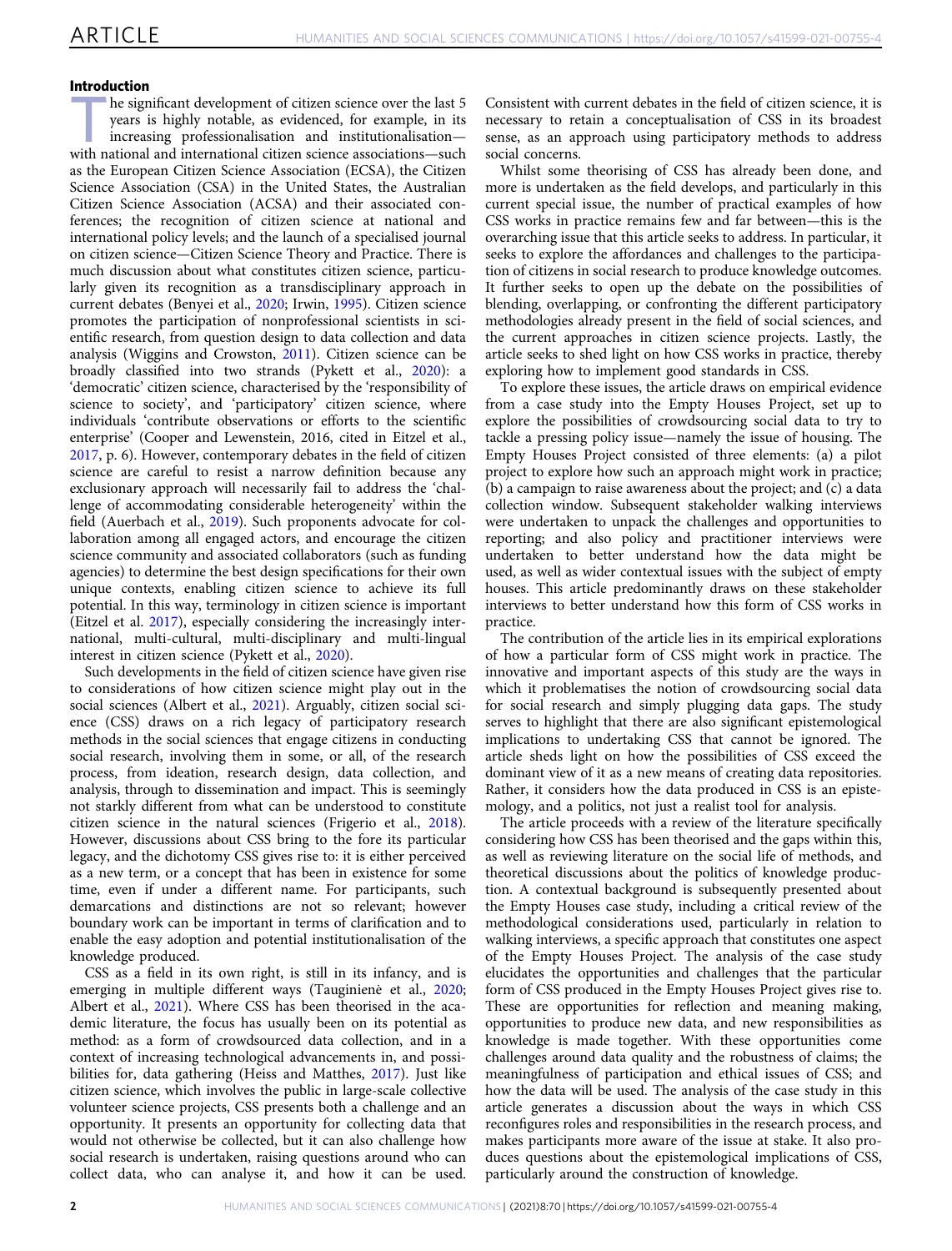## CSS in the literature

CSS can be seen to emerge in the academic literature as a fast developing field, mainly derived from citizen science, and can also be contextualised in the literature on participatory methods in the social sciences, particularly those of co-production and participatory action research (PAR). PAR draws on a model of community organising that supports the capacity and expertise of people experiencing an issue first-hand (Friere, [1996](#page-10-0)). Arguably PAR is a research style, an orientation to enquiry (Reason and Bradbury, [2013\)](#page-10-0), and not a 'method' or a 'procedure' for research as such. It involves 'a series of commitments to observe and problematise through practice a series of principles for conducting social enquiry' (McTaggart, [1996,](#page-10-0) p. 248). PAR as an approach questions the power dynamics in the research process, and challenges not only the status of researchers as experts, but also creates spaces of reflexivity about how knowledge is generated (Tolman and Brydon-Miller, [2001\)](#page-10-0).

CSS clearly links to more participatory and action forms of research (Purdam, [2014\)](#page-10-0), and co-production such as communitybased participatory research where user knowledge and insight, and also engagement and iteration, are central (Richardson, [2014\)](#page-10-0). Whilst the links to such approaches are relatively clear (Holmes et al., [2017\)](#page-10-0), they are not exclusive to CSS. Similar to PAR, Jasanoff ([2004,](#page-10-0) p. 3) frames co-production as more of 'an idiom—a way of interpreting and accounting for complex phenomena so as to avoid the strategic deletions and omissions of most other approaches in the social sciences'. The origins of coproduction as a term can be traced to the use of participatory methods in town and regional planning (Bell and Pahl, [2018\)](#page-9-0); and the provision of public services (Barker, [2010;](#page-9-0) Ostrom, [1990\)](#page-10-0). Coproduction builds on older ideas about 'participatory action research' (Holmes et al., [2017;](#page-10-0) Lewin, [1946](#page-10-0)) and 'knowledge exchange' (Flinders et al., [2016](#page-10-0); Beal et al., [1986](#page-9-0)). Furthermore, there is a growing body of literature that argues for a wider role for various publics in scientific research as co-producers of knowledge (Richardson, [2014;](#page-10-0) Armstrong and Alsop, [2010;](#page-9-0) Martin, [2010](#page-10-0); Nutley et al., [2007](#page-10-0)).

Citizen science has been predominantly pursued in the nat-ural sciences (Tauginiene et al., [2020](#page-10-0); Crain et al., [2014](#page-9-0)). However, of the two distinct legacies of citizen science in the literature as stated in the introduction section, Irwin's foundational work on citizen science and environmental sustainability associates the term 'citizen science' with science that focuses on the concerns of citizens, as well as citizens' contextual knowledges generated outside formal scientific institutions. Irwin draws on Mulkay's [\(1991,](#page-10-0) p. xix) perception of sociology's ultimate task as being not 'reporting neutrally the facts about an objective social world, but as that of engaging actively in the world in order to create the possibilities of alternative forms of social life'. This relates to Bordieu's ([2003](#page-9-0)) notion of public sociology as both traditional public sociology, where the sociologist makes connections to public issues, but also as organic public sociology, created in close connection with the public (Burawoy, [2018\)](#page-9-0). This also resonates with Burawoy's ([2005](#page-9-0)) claim for public sociology to be brought into sociology to engage multiple publics in multiple ways. The concept of 'actively engaging with the world' is clearly a task for the sociologist, which is every bit as fraught as that presented to the scientist since it involves a reappraisal of knowledge structures and relationships to 'external' groups (Irwin, [1995](#page-10-0)). In this way, CSS raises important questions about how knowledge is produced in the social sciences, highlighting the interrelation between facts and values, and critiquing 'the realist ideology that persistently separates the domains of nature, facts, objectivity, reason and policy from those of culture, values, subjectivity, emotion and politics' (Jasanoff, [2004,](#page-10-0) p. 3).

Where CSS has been directly discussed in the literature, it is presented as an approach 'where members of the public can assist with research, and record their beliefs and opinions at volume' (Housley et al., [2014](#page-10-0) p. 12; Procter et al., [2013](#page-10-0)). Furthermore, it is seen as having 'the very pragmatic goal of securing scalable human effort for the analysis of large social media datasets… offering meaningful engagement with the research' (Housley et al.,  $2014$  p. 12). Housley et al.  $(2014, p. 12)$  $(2014, p. 12)$  $(2014, p. 12)$  are more ambitious in their approach, seeing CSS as 'providing a basis for forging a new relationship between the social science academy and society.' In this way, the role of citizens in CSS constitutes 'volunteers involved in collecting data about what they see around them as they go about their usual daily activities…The role is different to simply volunteering to participate in a research study, such as giving an interview, joining a focus group or responding to a survey, as it is about citizens gathering data about the world they observe around them' (Purdam, [2014](#page-10-0) p. 375). Kythreotis et al. ([2019](#page-10-0)) move beyond this to suggest CSS as an approach to representing new methodological and theoretical territory that resonates with more diverse and heterogeneous forms of social knowing, values and cultures of citizens. Their framework 'makes citizens co-learners within the research process by actively enabling them to explore transformatively changing institutionalised research and policy systems' (Kythreotis et al., [2019,](#page-10-0) p. 4).

CSS needs to be conceptualised and framed, in the context of a renewal of interest in the politics of method in the social sciences (Lury and Wakeford, [2012](#page-10-0); Busher et al., [2010](#page-9-0); Adkins and Lury, [2009;](#page-9-0) Rabinow and Marcus, [2009;](#page-10-0) Savage and Burrows, [2007;](#page-10-0) Thrift, [2005](#page-10-0)). The position presented by the work on the 'Social Life of Methods' highlights how questions of method raise 'fundamental theoretical questions about the limits of knowledge itself' and reflect on 'new ways of understanding the relationship between the cultural, social, and material' (Savage, [2013](#page-10-0), p.18). The implications of CSS present an opportunity for opening social science methods up to public involvement, and for a more committed or socially engaged practice that enables citizens to connect private troubles and public histories.

### Background to the Empty Houses Project

The Empty Houses Project aimed to explore notions of crowdsourcing social data; it did not aim to question whether empty houses exist, but to explore how citizens might be engaged in identifying empty houses, and thereby potentially assisting in tackling a pressing policy issue. In many parts of England there are neighbourhoods with persistently high levels of empty homes. These neighbourhoods are concentrated in the North, Midlands and some coastal areas (Action on Empty Homes, [2019a](#page-9-0)). Neighbourhoods with higher levels of empty homes also tend to have lower house prices, poorer and more transient households than the rest of their local authority area, and higher levels of substandard privately rented sector accommodation. Empty homes have a negative impact on communities, as they can attract vandalism and flytipping, and depress the overall scene or feel of the street. Bringing them into use can provide good quality secure affordable housing in areas where people want to settle (Action on Empty Homes, [2019a\)](#page-9-0). Furthermore, communities can bring in investment and enhance the sense of ownership and belonging, provide work experience and training for local and vulnerable or excluded people, as well as creating opportunities for social enterprise and community-based infrastructure to help to address longstanding underlying issues (Action on Empty Homes, [2019a](#page-9-0)). According to official statistics, long-term vacant dwellings in England numbered 216,186 on 1 October 2018, an increase of 10,893 (5.3%) from 205,293 on 2 October 2017. Long-term vacant dwellings are 0.9% of the dwelling stock. There were a total of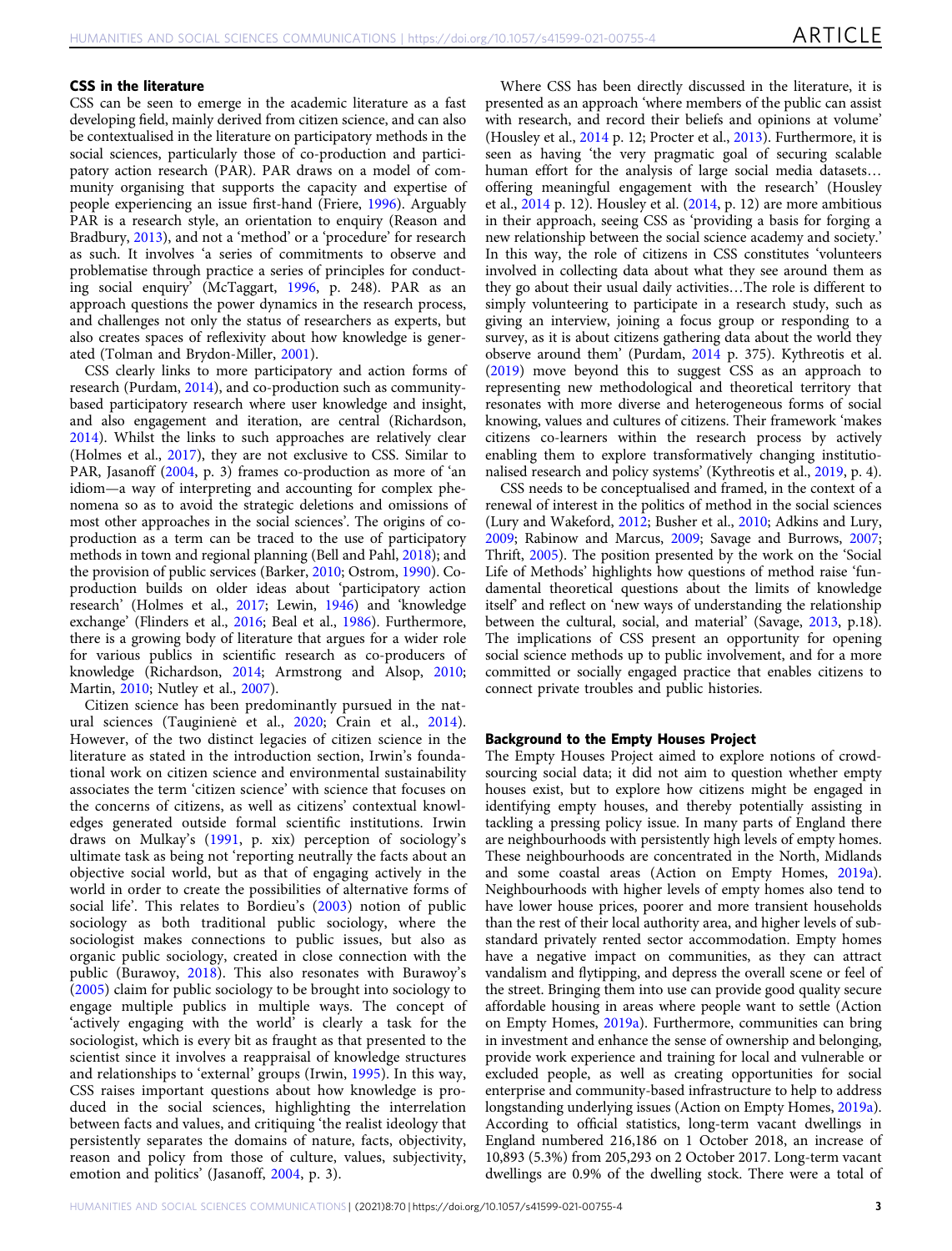634,453 vacant dwellings in England on 1 October 2018, an increase of 28,562 (4.7%) from 605,891 on 2 October 2017. Vacant dwellings are 2.6% of the dwelling stock (Ministry of Housing Communities and Local Government, [2019](#page-10-0)). 2018 saw not only the second year-on-year rise in long-term empty homes in England, but also the fastest rise in numbers since the financial crisis of 2008. In the context of a widely acknowledged national housing crisis in the UK, this increase drew attention and concern from many quarters (Action on Empty Homes, [2019b](#page-9-0)).

Charitable organisations such as the Empty Homes  $Agency<sup>1</sup>$  $Agency<sup>1</sup>$  $Agency<sup>1</sup>$ have analysed the publicly available data on empty homes in the UK. Their analysis raises questions around whether the measures and ways in which the official figures are collected, are the most effective ways in which to generate an understanding of the 'reality' of the empty houses situation in the UK. The Empty Homes Agency has been campaigning to tackle the issue, by both providing data analysis and reports on the issue of empty homes, using the official statistics, as well as launching media campaigns such as Empty Homes week<sup>[2](#page-9-0)</sup> to raise awareness about the issue and to provide suggestions of what can be done. Other organi-sations, such as the Empty Homes Network<sup>[3](#page-9-0)</sup>, has its roots in the Local Authority Empty Houses network and works on the issue of empty houses, but mainly in a capacity to support practitioners. The Empty Homes Network is the successor to the National Association of Empty Property Practitioners (NAEPP), established in May 2001 to support people involved in delivering empty property strategies. It was launched by empty property practitioners with the support of government ministers, the Housing Corporation and the Empty Homes Agency. Primarily, the Empty Homes Network aims to foster mutual support and understanding amongst Empty Property Practitioners, and to promote policies and practices, which offer effective responses to the challenges presented by empty property.

An approach to crowdsourcing data on empty houses is not new—for example George Clarke, the British architect and TV presenter, mounted a large-scale public campaign in 2011 to raise awareness about the issue of empty houses and to encourage people to send in their observations of empty houses either online, or via a hotline (Clarke, [2011](#page-9-0)). His show 'The Great British Property Scandal' (2011, transmitted on Channel 4), and its BBC counterpart 'The Empty Homes Show' (2011), both explored the depth of the housing crisis and what can be done about empty homes. Furthermore, in April 2012 the Coalition Government appointed George Clarke as its independent empty homes advisor. His role involved promoting bringing empty homes back into use; raising public awareness of the benefits of bringing empty homes back into use and encouraging people to report empty homes in their area; motivating councils, housing associations and voluntary groups to identify innovative and good ideas, and to share this across communities; challenging Government and other public bodies to ensure publicly owned homes are not left empty; and exploring whether current plans for demolition in councils could be scaled back (Wilson et al., [2018;](#page-10-0) DCLG, [2012](#page-9-0)). Most local authorities have a specific team dedicated to the issue of empty homes, with these teams running their own campaigns. Furthermore, every local authority website has a page with specific information about how to deal with empty houses and the opportunity to report any empty houses.

The official data on empty houses is calculated via council tax payments and cross-checked with data from the Land Registry (Empty Houses Agency, [2016](#page-9-0)). The Empty Homes Agency's analysis draws attention to issues such as the potential misclassification of derelict properties, and undercounting due to exemptions from council tax payments, or under-utilised properties not counting as vacant for council tax purposes. The aim of the Empty Houses project was not to duplicate these previous efforts, but to probe the process of reporting an empty house to better understand the participants' perspectives in the process and to prompt an examination of the barriers and obstacles to reporting.

## Methodology

The Empty Houses project initially consisted of three different stages to set up a form of crowdsourced CSS to probe how such a project might work: (a) a pilot stage to explore how such an approach might work in practice; (b) a campaign to raise awareness about the project; (c) a data collection window. The pilot stage of the project was run for 2 weeks, and responses were sought from five participants, selected at random, in order to determine the wording of the instructions and to see what sort of data was submitted. The results were monitored and the categories and wording of the instructions altered appropriately. The instructions for how to submit observations of empty houses were then set up on a Wordpress blog page<sup>[4](#page-9-0)</sup>, which became the main interface for the project. Submissions were sought in the form of the address including postcode of the empty house, the type of house, what suggested that it was empty, how long it is thought to have been empty, whether it had been reported to the local authority, and any other information that might be considered relevant. In this sense, the project was very much intended to explore how CSS might work in practice from the outset.

In order to generate as much interest and awareness about the project as possible, a systematic promotional campaign was developed using social media platforms such as Twitter and Facebook to regularly promote the project, to intervene and take part in conversations around the aims of the project. The project was also promoted via emails to university lists and contacts, and printed flyers were distributed in public places, on public notice boards and in other social spaces across the city. Blog posts were written for the Policy@Manchester blog<sup>5</sup>, outlining the keys issues around empty houses and what can be done with them, and for the Big Issue North, in the 'Why Don't We…'column. The author also appeared on a local television station That's Manchester TV for their Big Debate show to discuss the project and the issues surrounding empty houses. There was also a news feature on the same station about the project, with the aim of trying to encourage people to send in observations of empty houses in their local area.

The project was initially open for a period of 3 months. A total of 20 responses were submitted to the project in that time. The project remained open for a further month in an attempt to allow for further submissions to the project. The data was collated via the online Google form and then downloaded and stored on a password protected hard drive. Due to the low levels of data sent in to the project, some adaptations to the project were necessary, and two further stages were added: (d) walking interviews to unpack the challenges and opportunities to reporting; and (e) policy and practitioner interviews to better understand how the data might be used, and contextual issues with the subject of empty houses. The walking interviews became a rich data source, allowing for a clearer understanding of the process of reporting empty houses, and thereby participating in CSS. Furthermore, the eight walking interviews allowed for dialogue and reflection on the approach, beyond simply setting up the project and the participant observations of doing so, since the analytical power of walking interviews lies in how they constitute a form of 'working it out' together with the interviewees, and thereby also a form of CSS.

A series of eight walking interviews were undertaken with people who had already submitted data or who were involved in housing activism, to better understand the barriers to reporting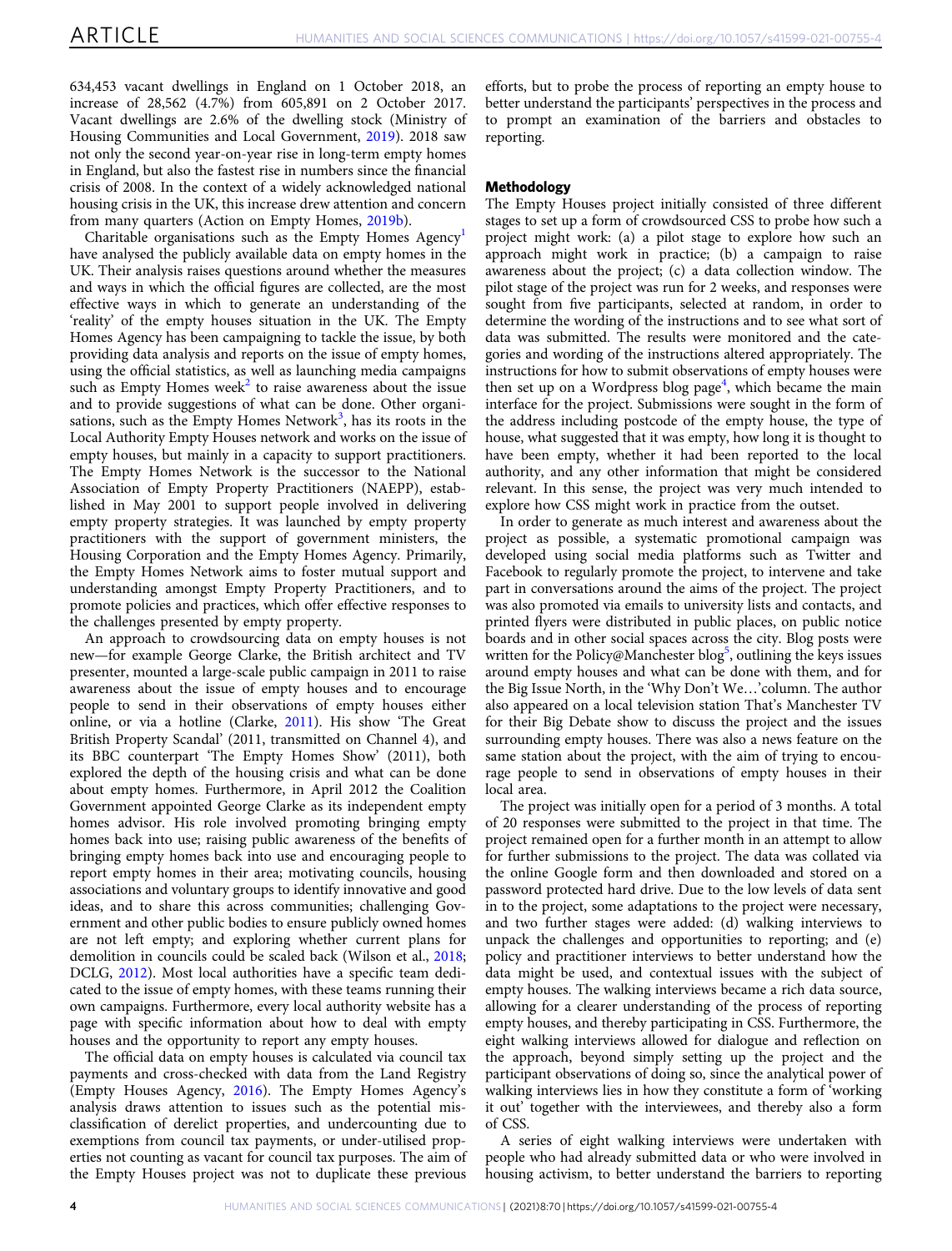and any issues participants may have had. Participants were recruited based on whether or not they had shown interest in the project and already submitted data (half of the interviewees had submitted form data), or were involved in different housingrelated projects (2 interviewees), or were activists working to affect change in relation to housing in Manchester (2 interviewees). Walking interviewees gave informed written consent to participate in the interviews, and the research was approved by the University of Manchester institutional ethics committee. The interviews were semi-structured with a loose list of topics to be covered during the time. At a meeting point suggested by the interviewee, they were asked if they had noticed any empty houses in their local area. If yes, they were asked to lead the way, walking there, allowing them to choose the route and to raise any issues or topics whilst walking. If participants said no, they were asked to set off on a route of their choosing around their local area. The walking interviews generally lasted for about one hour and, as the interview progressed, the conversations developed into more in-depth discussions around whether the activity being undertaken could be considered to be social science and what participants understood by the term CSS. Furthermore, part of the walking interviews included a discussion of the potential ethical issues of CSS, and any barriers to participating in reporting empty houses. The walking interviews were recorded and transcribed for analysis. The process of recording was easier than expected, owing to the quality of the sound recorder used (a ZoomH4) and no significant issues of inaudible recordings occurred.

There is a long history in ethnography of researchers 'walking alongside' participants in order to observe, experience, and make sense of everyday practices (for example Evans and Jones, [2011;](#page-10-0) Carpiano, [2009](#page-9-0); Anderson, [2004](#page-9-0); Kusenbach, [2003;](#page-10-0) Reed, [2002](#page-10-0)); and develop live methods (Back and Puwar, [2012](#page-9-0); Clark and Emmel, [2010](#page-9-0)) and mobile methods (Büscher et al., [2010;](#page-9-0) Büscher and Urry, [2009](#page-9-0)). Walking interviews were preferable over static interviews in this instance for a number of reasons: the method allows participants to potentially have a greater degree of control over the research process, particularly in deciding where to take the researcher (Clark and Emmel, [2010\)](#page-9-0). Also the participant can show, rather than describe, the environments the researcher is interested in, placing events, stories and experiences in their context, which can act as a prompt to participants and help participants to articulate their thoughts. It can act as a method to engage with our identities as reflected in our surroundings (Crivellaro et al., [2015](#page-9-0)). In this way, the participant's narratives, told in their lived environment, can add detail to the researcher's understanding and insight. In many ways, the route of the walk, and the environment of the locations walked through, becomes a form of elicitation process, prompting further areas of discussion and questioning that might not have happened in a fixed interview setting. Rather than an individual activity, the walks can be seen as collective, relational and dynamic endeavours (Suchman, [2000\)](#page-10-0), aimed at creating collective experiences and opportunities for dialogue (Crivellaro et al., [2015](#page-9-0)). This means walking interviews can provide opportunities for serendipitous and unanticipated things to occur, as well as throwing up issues of contradiction, factors which are also the case in static interviews, but which are more likely to come to the fore in walking interviews.

In order to probe further into the different perspectives and types of knowledge about the issues of housing and empty houses, and the processes of identifying empty houses, a series of nine one-hour long, semi-structured interviews were also undertaken with housing practitioners and housing policy officials. Potential interviewees were either approached by the researcher, asking if they would be interested in participating, or in some instances,

potential interviewees approached the Empty Houses Project, either via social media, email or via the blog page, asking questions about the project. In responding to such queries, a dialogue was established with them and then an extended conversation, either face-to-face where possible, or over the phone/Skype as an alternative, was proposed.

In most instances, the interviews were conducted over the phone, or via Skype. Where they were conducted face-to-face, they were recorded and transcribed. Those conducted over the phone or Skype were not recorded, but extensive notes of the conversations were taken by the researcher. These interviews enabled a deeper understanding of the issues surrounding empty houses more broadly, as well as shedding light on how the data generated from the project might be used, and any other issues surrounding the processes of identifying and reporting observations, beyond those discussed in the walking interviews.

To analyse the data from the project, a process of thematic analysis was used to draw out themes, and review them, before then going back to draw out the themes in more detail, depth and richness. The interviews were transcribed by the author, generating transcripts that were then set out coherently, thoroughly read and digested. Memos were written as the transcripts were read and the data was coded using open, and selective coding, following the stages recommended by Braun and Clarke ([2006](#page-9-0)). It was possible to check the wider contextual issues and preliminary themes in some of the interviews with policy and housing practitioners. These transcripts, in conjunction with field notes and observations, were systematically reviewed and grouped according to the emergent themes, ideas, and concepts. These components were then re-evaluated, regrouping as necessary, and gradually refined and linked to other conceptual categories. The aim of this approach was to hold the data themes and emergent notions and theories in a consistently dialogic relationship (Thomas, [2002;](#page-10-0) Pollen, [2013](#page-10-0)) by combining analysis of the interviews and observations, in conjunction with other data types, and contextual data and field notes.

#### What opportunities and challenges arise in CSS?

An analysis of the data produced during the project, as well as eight walking interviews to better understand the intervention, and nine policy interviews to understand how the data might be used, sheds light on the way in which CSS plays out in practice. Walking interviews are cited below as WI and then their corresponding number according to Table [1](#page-5-0), and the month and year on which the interview took place. The policy and practitioner interviews are cited below according to whom they were with see Table [2](#page-5-0)—and the month and year on which the interview took place.

#### **Opportunities**

Opportunities for reflection and meaning making. In participating in the project, there was a sense from the walking interviews that being tasked with attempting to spot empty houses enabled participants to re-engage with their local environment or to see it in a new light, and to generate meaningful knowledge about place. Furthermore, another interviewee indicated that 'by doing it, it makes you think more about it' (WI6, December 2016). This interviewee suggested that participating in CSS can affect the individual by engendering a greater level of reflection about an issue, and the generation of 'active research subjects' as suggested by a practitioner, and distinctive forms of agency (Savage, [2013](#page-10-0)). Another interviewee referred to the difference between personal subjective 'noticing' of empty houses and when these observations are bound up in a more structured and purposeful action. They also contrast the notion of solitary or individual observations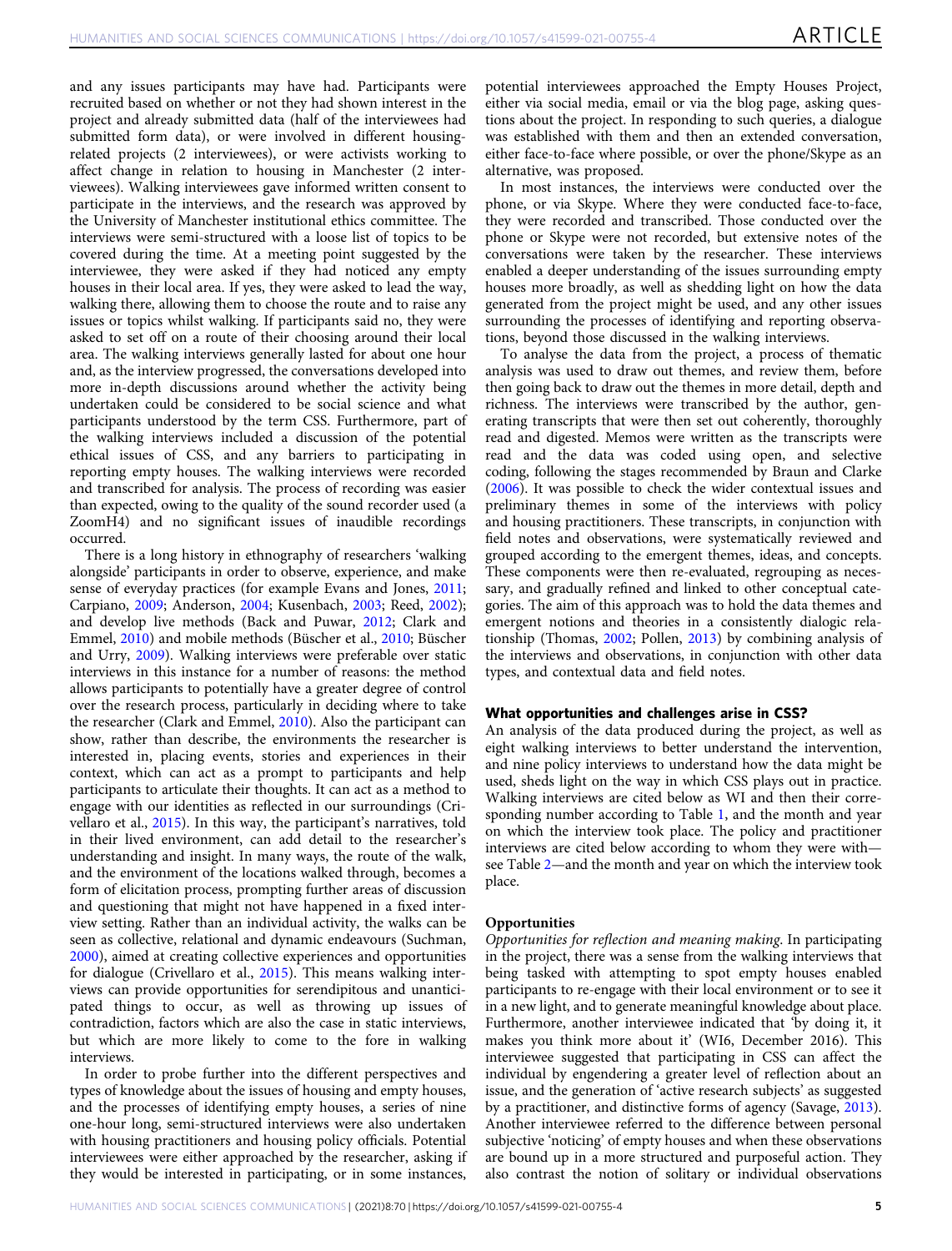<span id="page-5-0"></span>

| Table 1 Demographic information of walking interview participants. |     |        |                          |                                |  |
|--------------------------------------------------------------------|-----|--------|--------------------------|--------------------------------|--|
| No.                                                                | Age | Gender | <b>Occupation</b>        | <b>Greater Manchester Area</b> |  |
|                                                                    | 35  | M      | Software developer       | Ancoats                        |  |
| 2.                                                                 | 33  |        | Postgraduate researcher  | <b>Whalley Range</b>           |  |
| 3.                                                                 | 34  | M      | Third sector worker      | Withington                     |  |
| 4.                                                                 | 40  |        | Social policy researcher | Kersal                         |  |
| 5.                                                                 | 26  |        | Housing charity worker   | Stretford                      |  |
| 6.                                                                 | 30  | M      | Postgraduate researcher  | Longsight                      |  |
| 7.                                                                 | 24  | M      | Housing activist         | Levenshulme                    |  |
| 8.                                                                 | 22  | M      | Housing activist         | Rusholme                       |  |

## Table 2 Empty Houses probe—policy and practitioner interviewees.

| No.            | <b>Organisation name</b>                            | Type of organisation/role<br>of individual |
|----------------|-----------------------------------------------------|--------------------------------------------|
| 1.             | <b>Empty Homes Agency</b>                           | Campaigning charity                        |
| 2.             | Individual housing campaigner                       | Community campaigner                       |
| 3.             | <b>Empty Homes Network</b>                          | National association                       |
| 4.             | Student Union                                       | Student union housing<br>adviser           |
| 5.             | Generation Rent                                     | Housing campaign group                     |
| 6.             | Local Authority Research & Empty<br>Houses team     | Local authority                            |
| 7 <sup>1</sup> | Homelessness Charter                                | Local councillor                           |
| 8.             | Individual housing campaigner                       | Ex-Empty Houses Agency                     |
| 9.             | Greater Manchester Housing<br><b>Action Network</b> | Network of housing activists               |

versus the collective activity of participating in a project. Arguably participation always affects those who take part as they come to terms with what is around them, and even if it does not transform participants into researchers, there is still the potential for new ways of seeing and for new epistemologies to be produced.

Opportunities to produce new data. Interviews with members of a Local Authority, as well as with housing practitioners on the one hand, highlighted the ways in which citizen-generated data could be used to supplement existing data sets, to bring a more nuanced understanding to the official statistics, and eventually as a way to try to bring empty houses back into use. On the other hand, property developers, and other more commercially minded organisations and individuals, also showed interest in the data generated in the project.

The local authority interviewees drew attention to the importance of citizen-generated data in a context of constrained resources. They referred to the 'good old days' when they had the resources to do surveys on empty properties in each ward, and develop 'a list of the top 20 empty properties' (Interview with local authority team members, January 2017). One of the interviewees reflected on this:

We used to go out and look for them. We just don't have the capacity for it now! (Interview with local authority team members, January 2017)

In many ways, citizen-generated data is viewed as a way to help cover the lack of research budget available to the local authority in a time of constrained resources. Manchester City Council has had over a third (37%) cut from its budget between 2010 and 2016 due to spending decisions taken by central government. These cuts have brought about increasing levels of poverty and homelessness in Manchester, and the pressures on local service delivery are acute (MacGregor and Pardoe, [2018;](#page-10-0) Etherington and Jones, [2017](#page-9-0)).

When asked about the role of citizen-generated data, one Local Authority interviewee responded to the question of whether they might use citizen-generated data, and whether there is a role for it, saying:

Definitely! Definitely! The point that I'm making is that I don't think citizens understand that it's their role… I think citizens think it's our job. (Interview with Local Authority team members, January 2017)

This comment highlights the mismatch in expectations between what policy makers expect of citizens—to collect data and participate—and their perception of citizens not seeing this as their responsibility. Participants in the walking interviews were precisely concerned about how the data might be used, and therefore were reticent to participate. The notion of citizen responsibility for data generation links to comments in the walking interviews about participants considering it their 'duty' to participate.

New responsibilities as knowledge is made together. CSS also generates new responsibilities for social researchers and policy makers, but also for citizens as knowledge is made together. It rearranges the power dynamics of the research process. An interviewee argued for a role for citizens or non-experts in the analysis of the data, not just its collection, stating:

Could citizens not be scientists too? If you're going to include citizens, they should be given the power to produce their own analysis, not just their own data. Otherwise they just end up doing the scientist's job for free—and it's the really dull part of the job…We have this view of science and social science as top down, where the scientist knows everything and science gives people tools to read the world…from above. But I guess it's limited this way. The analysis that goes with the data collection is more social science. If people just collect the data there's nothing in it for them…if it's just about reporting stuff, it's a really dull job isn't it? (WI4, December 2016)

This walking interviewee suggested that the top-down process of collecting data, for scientists to use, is a 'really dull job', since it is the analysis of the data where the meaningful, and interesting, part of the research process takes place. The affordances of CSS here appear to be the way in which such an approach values the everyday, mundane social enquiry, which has the potential to scaffold it to come together as a 'bottom up' social science.

The experience of asking the walking interviewees to reflect on something they had not necessarily considered before gave rise to interesting methodological challenges. Asking the walking interviewees directly in such ways engaged 'citizens' in CSS unequivocally and immediately. The very act of undertaking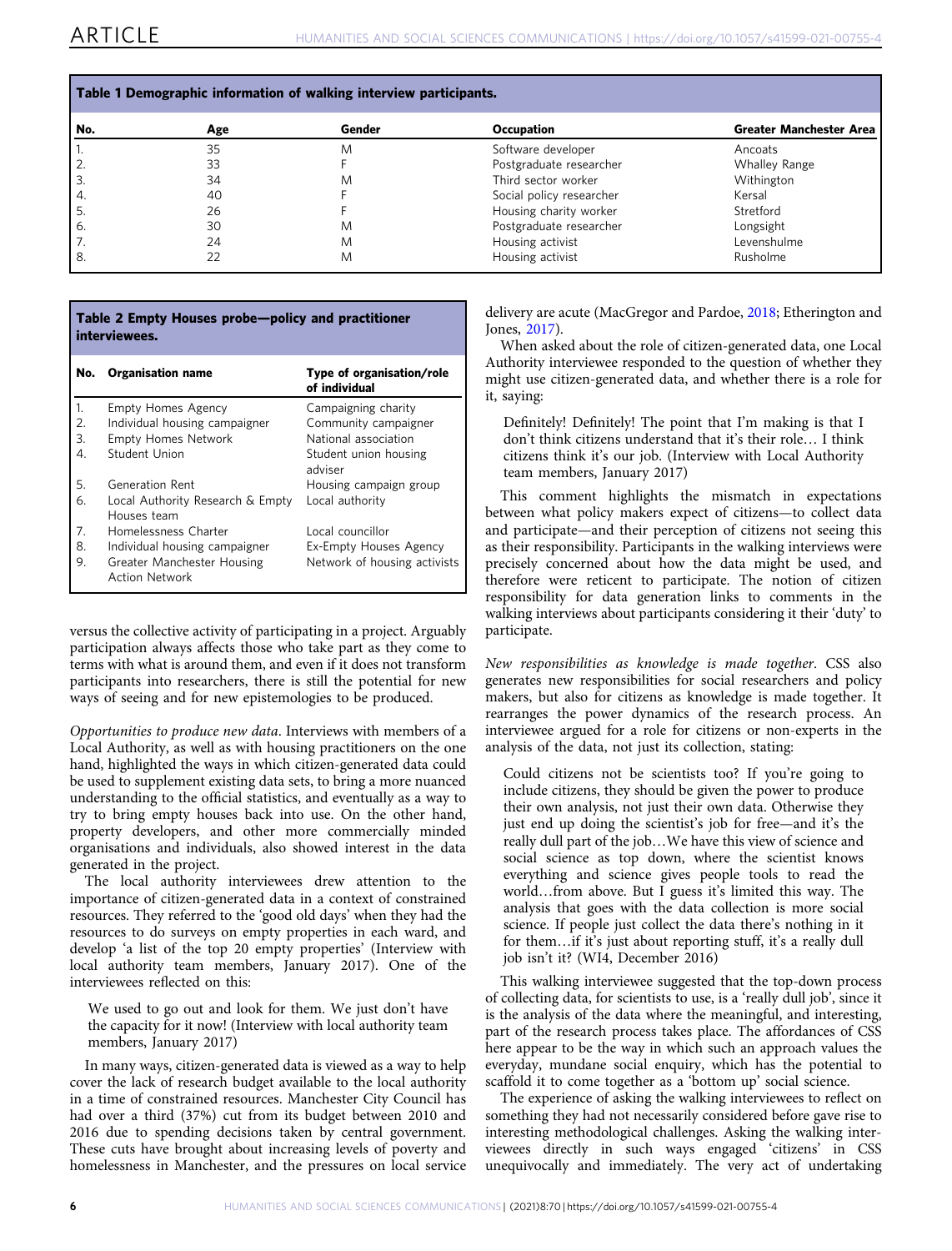such interviews drew attention to how CSS intrinsically prompts an 'opening up' of research and a sense of 'working it out together'. When asked whether they considered participating in the Empty Houses Project to be CSS, a walking interviewee stated:

I don't think a person who's looking at CSS should be scared about having a framework, but maybe putting a framework immediately links it to expertise and the professionalism of the method… but it doesn't then mean that it's taken out of the control of the citizen, as they've then got the choice to take part and they're the ones collecting the data. (WI3, December 2016)

These reflections on CSS as an approach are noteworthy in the way in which they draw attention to the tension between, on the one hand, a framework into which to put one's observations that formalises the approach, and almost 'professionalises' it, as the walking interviewee alluded to. On the other hand, the opportunity for participants to report how they want, with the control over the data remaining in the hands of the participant.

Challenges. Whilst participating in CSS brings with it the opportunities stated above, it is necessary to reflect on some of the challenges, as raised during the walking interviews in the Empty Houses project.

Data quality and the robustness of claims. Notions of data quality and robustness are a key challenge in CSS, and discussions of data quality are not straightforward. The tasking of data generation in the Empty Houses project was open-ended, and the interpretation of the task was left for participants to interpret themselves. The walking interviewees noted difficulties with the interpretation of the task, and questioned what the criteria for observing an empty house might be. The tensions of the different positivist and constructivist approaches to mapping empty houses were highlighted in the walking interviews, drawing attention to the need for social science training for participants, and for CSS projects to be designed very carefully, building capacity, rather than testing it. One walking interviewee reflected on some of the issues around subjectivity and observation data:

People aren't neutral observers—they all have their own intentions and interests, and they didn't sign a contract to do work. It's not professional but they will need to put professional standards on it or have professional people to double check everything done by the people. (WI4, December 2016)

Here the walking interviewee adhered to mainstream scientific notions of 'professional' quality standards in, and responsibility for, data collection. The question remains of how to verify the data quality of the empty houses submissions. The interviewee also drew attention to the ethnomethodological notion that members are analysts of social order instructions and they have to fit their own actions into that order. Thus, at some basic level, we are all analysts of the social, but then there are layers of professionalisation, expertise, standardisation, institutionalisation, power, politics and interests. The question remains of whether CSS forges new connections, and horizontalises the analysts. The project suggests that it depends very much on exactly how 'citizens' are positioned, and how they position themselves. The details of how CSS projects are organised matters immensely.

In many instances people appear to undertake endogenous research practices even if they do not consider what they are doing to be social research, since that is perceived as the preserve of the so-called 'experts'. Furthermore, this raises questions about what it is about social science that makes it a skilful and expert activity, and how that is practiced in a way that makes it difficult to do, even though all members of social life are social analysts. CSS produces tensions between notions of inclusion of all social actors in the generation of information about the everyday, and the notion that many of the participants do not necessarily feel entitled, or empowered, to participate in the analysis of this information, or in the interpretation of what it means. Many participants were only too aware of the complexities of this part of the research process.

Some of the walking interviewees distinguished between unstructured observations that are just 'using your senses' and the more formalised framework entailed in their perception of social science. This distinction is interesting, particularly given the nature of the Empty Houses Project, whereby reporting observations of empty houses could be considered to be a less reflexive activity. At the same time, it highlights how probably any fact thus observed, is actually a constructed fact, and much more ambiguous and contextual than the idea of 'observation' suggests. An 'empty home' is many things, as discussed by the walking interviewees. The participant quoted above did not necessarily consider their observations of the world around them to be social science, as they are 'just' unmediated observations and lack a framework or structure with which to categorise and classify them. It raises the question: who gets to do social science? Or who gets to create such frameworks or structures and how?

Meaningfulness of participation. The walking interviewees were committed to the project and felt involved as citizens in trying to tackle the issue of homelessness, but also needed shared end-goals or motivations to take part for shared common good. As one interviewee commented:

I would want to participate when you know there's a practical benefit, like if it serves people in the community, but you've got to wonder why people take part. Does everyone have a shared end goal which I think there would need to be for a common good? (WI3, December 2016)

This interviewee queried the practical benefits of participating in the project, and whether there might be 'a shared end goal' motivating people to take part. Another interviewee presented a different perspective, alluding to their feeling of a citizen's duty to participate in attempting to tackle the issue of empty houses: 'I feel involved as a citizen to act on it' (WI4, December 2016).

The question arises of what it means to take part in CSS, and whether observing and reporting empty houses is something that people do anyway, or whether it necessarily needs to be a more conscious form of participation and practice. The walking interviewees discussed what taking part in the project means for them—as one interviewee stated:

I walk around to clear my head every so often but I don't think this is part of my daily activity. I mean I'd be really bored with doing something online like that Zooniverse stuff, but I'd be quite happy doing empty houses. It's like walking around maybe with a purpose or something? Although it would have to be practical—I wouldn't want to do it in the rain. (WI6, December 2016)

This interviewee drew attention to the difference between online participation in contributory citizen science projects, such as those that can be accessed via the online platform Zooniverse, that sources volunteer contributors to analyse and interpret large datasets, and 'walking around with a purpose' recording observations of empty houses. They were clearly keen to participate in the latter even if it is not part of their daily activities. Another interviewee reflected with a contrasting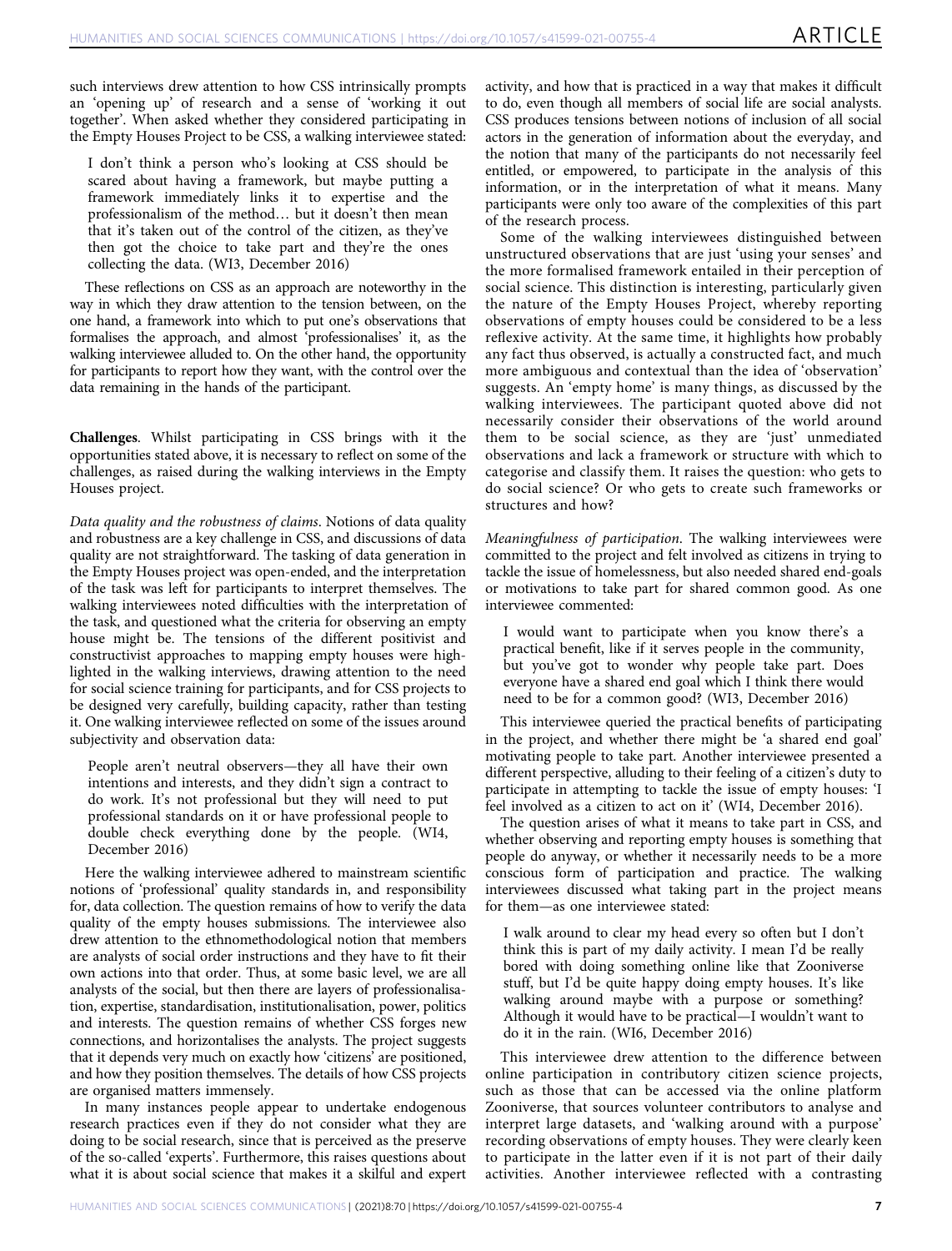suggestion on the notion of participating in CSS being part of one's daily activities:

Can you piggyback on habit with a chore? I guess this is the only way to embed a practice in social life. I'm not sure I buy into the idea that you can just tap into something that people do anyway. It has to be more of a committed practice or something. (WI5, December 2016)

This interviewee reflected on the issue of whether it is possible to incorporate a 'chore' in the sense of data collection, within someone's habits or routine. They also drew attention to the notion of 'just tap[ping] into something that people do anyway', a potentially problematic notion in the sense that it hints at a form of exploitation of those practicing the 'chore'. Another interviewee commented:

Yes just this lack of awareness to at all consider reporting on it … and if it's your habit, you go out of the house, you go to work and you go back, then it's also your routine. How would you like to disrupt this? I think it needs to be disrupted or you don't notice. It's not active observing. I mean when you just say it's not a burden, it's just the activity of just stand here, walk by and have a magic app, and just click it and say ok here's an empty house boom! So your data is collected…but I think for me it would be more the burden of what happens to the data. (WI7, December 2016)

This distinction between 'active' and 'passive' observation highlights a level of reflexivity about what it is that participants are actually doing when they report their observations of empty houses to the project. The interviewee also reflected on the challenges of disrupting one's everyday routine by asking people to actively observe and report data. Whilst dismissing the sense of this being a 'burden' on the participant in practical terms, the interviewee suggested that the weight of responsibility is transferred to considering how the data will be used.

Whilst some participants were happy to contribute by collecting data, other participants seemed to question the 'meaningfulness' of participating in CSS. Some of the walking interviewees also raised the issue of whether participating in the project was in fact working for free:

I like the idea but there's a danger of turning people into just working for free. It depends who it is actually serving, and what the purpose of the project is, and what impact it has on people's lives. (WI4, December 2016)

This interviewee draws attention to the ways in which CSS can potentially mask the human labour, and the work that contributing to it entails. Another interviewee questioned the ethics of mobilising non-experts to collect data for researchers:

If I'm entirely honest, it's a cheap way to get people to do stuff…it's about getting people with less skills to do something you don't have time for. But then there's something like the Mass Observation Project which seems less bad because it's respecting people's views more than getting them to do the donkeywork. (WI6, December 2016)

The same interviewee reflected that:

It often seems to be about getting people who aren't experts to do things that experts don't have time to do…it's not like it's meaningful! (WI6, December 2016)

These reflections draw attention to how the process of participating in CSS is perceived to be meaningful in varying degrees by the participants who are concerned to better understand how the data they help to produce will be used.

How the data will be used. How the data from the Empty Houses project might be 'used' was an issue of primary concern for walking interviewees, who wanted to know who would be using their observations and to what ends<sup>6</sup>. It was also an issue that very much affected their motivation and desire to participate in the project and some stated it as a potential deal breaker, when asked about what, for them, may constitute a barrier to participating in the project. Interviewees drew attention to the importance of knowing how the data they help generate might be used:

If it was a random thing, you'd want to know the purpose of it. I would anyway. Because it's not a particularly fun thing to do! So yes are you doing it for a purpose…yes, I would want to know. But again maybe that's my nature? (WI6, December 2016)

This interviewee articulated the importance of knowing the purpose of the project, and therefore how the data they participated in generating, might be used. Another interviewee reflected in more detail about whether knowing what the data would be used for is important:

Yes, I think so yes. Because if you don't know…I mean I wouldn't know what happens to it. So if the council is taking in all that data, what could we say? You may not want to know about that. I mean people could be using the data illegally or in a way that is actually technically helping them. (WI1, December 2016)

This interviewee drew attention to the ways in which not knowing about how the data submitted to the Empty Houses project might be used, and by whom, might affect participants' likelihood to report. This response also highlights the politics of data use, and how the data might be 'used' to very different ends. Another interviewee suggested that the data could be useful to chart trends over time, or at least that the data might be symptomatic of bigger issues:

No definitely! It's definitely important for the council, or for communities in general. Just because you can also spot if it's a symptom of something bigger, a bigger problem. You can follow the tendencies and follow some patterns throughout the years to see there are more empty houses in that year and less in another year and then act on it. (WI4, December 2016)

This interviewee construed 'use' of the data on empty houses from the project as something that the council should do, in many ways enacting the expectations the local authority interviewees articulated that they could not meet. One interviewee suggested a possible way to use the data would be for community groups or grassroots initiatives to hold officials in government to account:

I mean I don't think it always has to be about resistance, but I think there's definitely a difference between handing over data to help a local authority or the government or whatever, and having a community come together to collect data to basically affect change and also to say hang on government! Are you lying to us? Which obviously I'm a great fan of doing that! (WI5, December 2016)

This interviewee contrasted the 'handing over' of data to a local authority to act on, with a community coming together around a project to challenge official narratives and to hold official decision makers to account. In this way, participants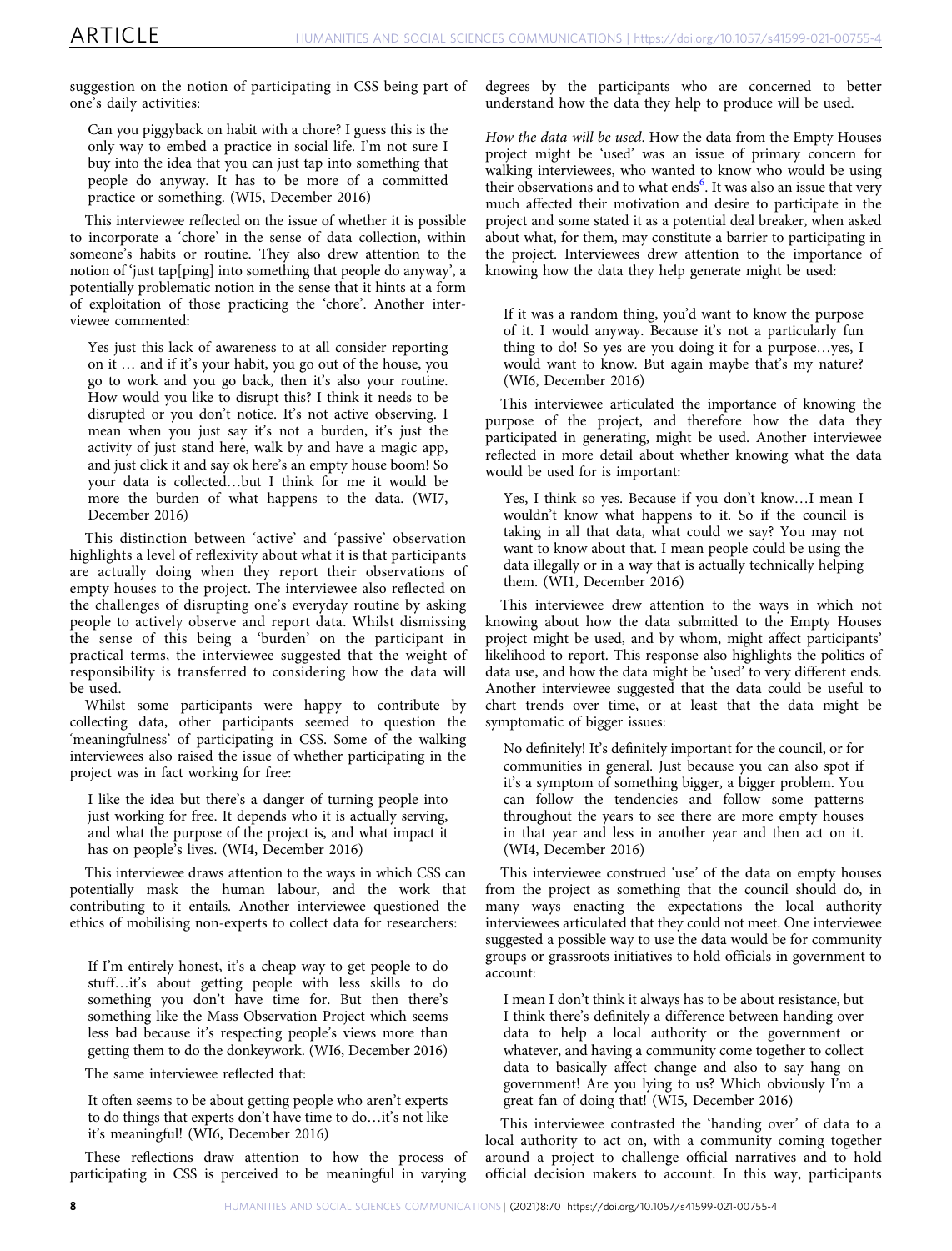were concerned about the ways in which the data might be used. Even though the potential is there to crowdsource data on empty houses, by mobilising citizens to send in their observations, and the local authority is keen to use such data, the reality is more complex.

## Discussion—how should participatory research be transformed to allow for active citizenship?

CSS methods draw attention to the relationship between scholarly social science knowledge and endogenous social competence, between reflection and expertise. The project sets off the inevitable hierarchy in the research process that means that roles are complex, and responsibilities in the research process are spread. Richardson ([2014\)](#page-10-0) warns of the risks of exploitation if citizens are merely research assistants rather than privileged respondents. This has been a critique of citizen science, which has been accused of failing to provide a sufficiently empowering process for citizen participants, since citizens are not fully involved in all aspects of the research process, and professionals or academics retain overall control (Mirowski, [2017\)](#page-10-0). However, such forms of data gathering are not to be dismissed as they can play important roles, as exemplified by numerous citizen science projects. Bonney et al. ([2009,](#page-9-0) p. 18) suggests that 'most projects labelled citizen science fall into the 'contributory project' model of 'researcher-driven datacollection projects', where scientists ask the question, determine the protocols, do the analysis, and members of the public collect relevant data.' Cohn ([2008](#page-9-0)) argues that many undertake the work unpaid as an everyday volunteering activity, which could potentially raise further ethical questions around the placing of a form of responsibility and pressure on the citizen. However, citizens may choose to participate in the collection of data for research as a civic act, which in itself is part of the wider goal of strengthening democracy through civic participation.

In the Empty Houses project, some participants suggested they did not feel comfortable reporting on empty houses because they found them hard to identify and assumed that some prior knowledge or 'expertise' was required. There is a sense from the walking interviews that participants did not feel qualified to report, and that they are not experts in this area and therefore their knowledge does not count, or is not of sufficient quality. An analysis of the walking interviews clearly highlights, however, that citizens do know a lot about empty houses—that it is a complex concept, a private matter, a political matter, a socially sensitive isssue, something that needs to have something done about it, but that it is not simple. CSS reconfigures roles and responsibilities in the research process, and makes participants more 'aware' of the issues at stake. However, the complexities associated with defining and understanding what constitutes terms such as the public, communities, citizens, non-professionals, lay people must not be overlooked (Richardson, [2014\)](#page-10-0). The power to define these concepts, and the roles associated with them are not clearly demarcated or defined. It is also important to note that some individuals will have roles that traverse boundaries, and such roles are not as clearly demarcated as we might be led to believe. CSS necessarily requires openness, flexibility, and reflexivity in a more prominent way than other research practices.

CSS opens up the potential for greater citizen involvement but also blurs the roles between researchers and researched. The experience of participating depends very much on the context of how a project was set up. The power dynamics of citizenship are changing but many citizens are aware of this, especially in the Empty Houses Project, where participants were concerned about how the data would be used and therefore did not want to report. CSS creates new responsibilities for participants and researchers alike. If the notable distinction between expert and non-expert in

social science research is critique, the project shows that participants are very much aware of critical perspectives and willing to offer them. However, the way that traditional social science is done, with critical analysis being the preserve of the trained expert, means that many participants do not feel that it is their role to do the analysis.

Hymes [\(1996](#page-10-0)) describes ethnography as an explicit and elaborated form of the everyday practice of contextual learning: 'our ability to learn ethnographically is an extension of what every human being must do, that is learn the meanings, norms, patterns of a way of life' (Hymes, [1996,](#page-10-0) p. 13). This raises questions about observational expertise. Is everyone to some extent already a social scientist, even when not enroled in formal social science work? Are people already fieldworkers of their own lives, generating descriptive sociological data as they go about their daily lives? Or does the professionalisation of observational techniques constitute a different category of sociological data that means that this is not the case, and people need to be trained in formal and distinct sociological ways of analysing and collecting data? At some basic level, we are all analysts of the social; but there are subsequent multiple layers of professionalisation, expertise, standardisation, and institutionalisation. This is a challenge for research design and execution in CSS in terms of dealing with 'observation' data specifically, and the potentially new ways of seeing that participating in CSS can engender.

CSS can rearrange the power dynamics of citizenship; it can also create a burden on the individual participants by risking legitimising the failings of the welfare state. Narratives of 'duty' to take part, and to 'do your bit' necessarily place a greater burden on the individual, and raise questions about the supposed emancipatory potential of participatory methods such as CSS. It is crucial to recognise that in many instances of CSS-based approaches, the power dynamics are not equal; nor are they really trying to be in terms of crowdsourcing approaches. The extent to which CSS successfully challenges the privileged position of the researcher, and to what extent many of the initial imbalances of power and inequalities are inadvertently reproduced in the process of doing CSS, remains to be seen.

The Empty Houses project is an acknowledgement of the situated, contextual nature of knowledge production, which aims for more agile knowledge. However, whilst this very much reflects the possibilities of CSS, the practical realities are still somewhat removed from this. The question remains of how to get away from the valueladen assumption that greater or more democratic participation is best? Implicit in the potential of CSS is the notion that participants in the research are empowered to understand a mechanism that is normally kept hidden from them. However, the analysis of the project suggests that rather than any form of democratisation of social science research, CSS can entail more of a process of working out together—as in the case of the walking interviews in the Empty Houses project, where the walking interviews constitute a form of 'doing together', a form of committed or engaged social practice in reporting empty houses together. In this way, the data generated from these interviews is dialogic, reflecting an active dialogue between the participants and the researcher, trying to make sense of the processes and practices of CSS, and discussing it whilst walking. This practice draws attention to the notion of different situated knowledges (Haraway, [1988](#page-10-0)), and the quality of insights, and that an expert position should not be a monopoly on truth and insight. Arguably, undertaking ethical social science research is a complicated process, with many questions of expertise, power, professionalisation and standardisation being raised.

## Conclusions

The empirical basis of this article sheds light on how the social impact of producing and using citizen-generated data could be enhanced. However, the data generated is complex and personal,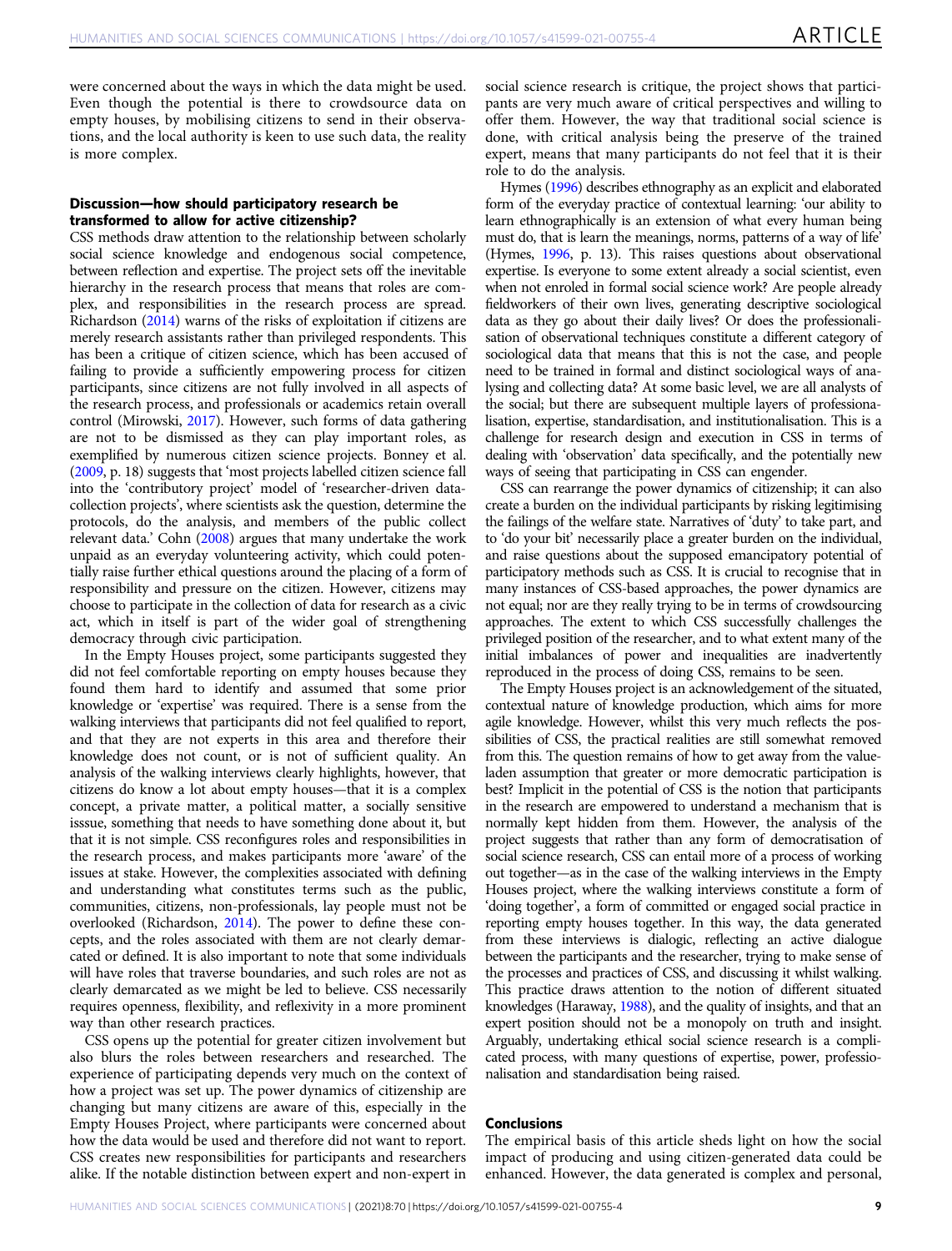<span id="page-9-0"></span>making the simple plugging of a data gap a far from straightforward possibility. It is, however, also unique and otherwise uncollected. CSS can disrupt notions of data collection and data 'use' to solve social problems, opening up space for many diverse knowledges, and the collection of urban intelligences (Mattern, [2016\)](#page-10-0). The Empty Houses project attempted to generate more 'useful' data, but it revealed the complexities of using such an approach in the context of housing.

CSS can allow for opportunities for people to reflect on social life, social orders and social structures. In allowing for such opportunities, CSS can challenge the top down approach to data collection and generation, potentially providing more valid research questions and an opportunity for sharing personal truths —or acknowledging different situated knowledges (Haraway, [1988](#page-10-0)). This has the potential to scaffold towards a more bottom-up social science that values mundane, everyday enquiry.

In a policy context there appears to be much interest in the potential of CSS to generate data to be used to inform policy (Richardson, [2013](#page-10-0), [2014\)](#page-10-0), and in participants as a future resource, as demonstrated by the traction participatory and citizen science approaches have had in the international development sector. CSS is perceived to be a strategic tool for gathering data in a time of constrained resources. This raises an important question about whom ultimately CSS is for, and who benefits from its articulation; it also links to wider debates about the idea of an emancipatory social science.

CSS adds to the repertoire of methods in the social sciences and does so at a particularly crucial time when so much of the focus has been on bigger, faster data in real time. Jasanoff [\(2007](#page-10-0)) suggested that science fixes our attention on the knowable, leading to an overdependence on fact-finding and that we need disciplined methods to accommodate the partiality of scientific knowledge and to act under irredeemable uncertainty, what she calls 'technologies of humility'. These technologies compel us to reflect on the sources of ambiguity, indeterminacy and complexity; they also allow us to overlook them (Oman, [2017\)](#page-10-0). There are calls for the supplementation of 'science' with the experiential, with personal truths and modes of knowing that are often pushed aside in expanding scientific understanding and technological capacity (Jasanoff, [2007](#page-10-0)). In this way CSS allows us to improve our methods so that they might serve us better, by generating and engaging in reflections on the politics of knowledge production. In particular, CSS prompts the asking of important questions in social science methods around the nature of data, who can collect it, who can analyse it and how such data can be used. Whilst such questions are exploratory and should be recognised as valuable outcomes in their own right, they should also only be ignored at peril.

#### Data availability

The data generated and analysed during this study involved human participants and is not publicly available as the data is sensitive data, and cannot be made public for individual privacy reasons. The research was approved by the University of Manchester institutional ethics committee and informed consent was obtained from all participants.

Received: 18 November 2019; Accepted: 26 January 2021; Published online: 15 March 2021

#### Notes

- 1 [https://www.actiononemptyhomes.org/.](https://www.actiononemptyhomes.org/)
- 2 <https://www.actiononemptyhomes.org/event/empty-homes-week-2019>.

3 [https://www.ehnetwork.org.uk/.](https://www.ehnetwork.org.uk/)

4 <https://emptyhousesproject.wordpress.com>.

- 5 [http://blog.policy.manchester.ac.uk/posts/2016/10/housing-crisis-the-scandal-of](http://blog.policy.manchester.ac.uk/posts/2016/10/housing-crisis-the-scandal-of-empty-homes/)[empty-homes/](http://blog.policy.manchester.ac.uk/posts/2016/10/housing-crisis-the-scandal-of-empty-homes/).
- 6 The information on the Empty Houses Project blog, as well as much of the campaign surrounding the project, stated that the aim was to work with local authorities, charities and other interested organisations and individuals, to try to bring empty properties identified back into use.

#### References

- Action on Empty Homes (2019a) Community action on Empty Homes: using empty homes to regenerate communities. [https://www.actiononemptyhomes.org/](https://www.actiononemptyhomes.org/Handlers/Download.ashx?IDMF=ee3e040f-2cbf-461a-b680-4024d2193df6) [Handlers/Download.ashx?I](https://www.actiononemptyhomes.org/Handlers/Download.ashx?IDMF=ee3e040f-2cbf-461a-b680-4024d2193df6)DMF=[ee3e040f-2cbf-461a-b680-4024d2193df6](https://www.actiononemptyhomes.org/Handlers/Download.ashx?IDMF=ee3e040f-2cbf-461a-b680-4024d2193df6)
- Action on Empty Homes (2019b) Empty Homes in England 2019. [https://www.](https://www.actiononemptyhomes.org/Handlers/Download.ashx?IDMF=68fa9a2d-83f5-4ca4-936b-a8d8248484c0) [actiononemptyhomes.org/Handlers/Download.ashx?IDMF](https://www.actiononemptyhomes.org/Handlers/Download.ashx?IDMF=68fa9a2d-83f5-4ca4-936b-a8d8248484c0)=68fa9a2d-83f5- [4ca4-936b-a8d8248484c0](https://www.actiononemptyhomes.org/Handlers/Download.ashx?IDMF=68fa9a2d-83f5-4ca4-936b-a8d8248484c0)
- Adkins L, Lury C (2009) What is the empirical? EU J Soc Theory 12(1):5–20
- Albert A, Balázs B, Butkeviciene E, Mayer K, Perelló J (2021) Citizen social science: new and established approaches to participation in social research. In: Vohland Katrin, Land Anne, Lemmens Rob, Samson Roeland, Perello Josep, Ponti Marisa, Ceccaroni Luigi, Wagenknecht Katherin Eds The science of citizen science. Springer, London, (2020)
- Anderson J (2004) Talking whilst walking: a geographical archaeology of knowledge. Area 36:254–261
- Armstrong F, Alsop A (2010) Debate: co-production can contribute to research impact in the social sciences. Public Money Manag 30(4):208–210
- Auerbach J, Barthelmess E, Cavalier D et al. (2019) The problem with delineating narrow criteria for citizen science. Proc Natl Acad Sci USA 116(31):15336–15337
- Back L, Puwar N (2012) A manifesto for live methods: provocations and capacities. Soc Rev 60(S1):6–17
- Barker A (2010) Co-production of local public services. Local authorities and research councils' initiative. [https://www.rcuk.ac.uk/documents/innovation/](https://www.rcuk.ac.uk/documents/innovation/larci/co-production-summaryreport-pdf) [larci/co-production-summaryreport-pdf.](https://www.rcuk.ac.uk/documents/innovation/larci/co-production-summaryreport-pdf) Accessed 23 Oct 2018
- Beal G, Dissanayake W, Konoshima S (eds) (1986) Knowledge generation, exchange, and utilization. Westview Press, Boulder
- Bell D, Pahl K (2018) Co-production: towards a utopian approach. Int J Soc Res Methodol 21(1):105–117
- Benyei P, Pardo-de-Santayana M, Aceituno-Mata L et al (2020) Participation in citizen science: insights from the CONECT-e case study. Sci Technol Hum Values 45:1–34
- Bonney R, Ballard H, Jordan H et al (2009) Public participation in scientific research: defining the field and assessing its potential for informal science education. A CAISE Inquiry Group Report (Technical Report). Center for Advancement of Informal Science Education (CAISE), Washington, DC
- Bordieu P (2003) Firing back: against the tyranny of the market 2. Verso, London Braun V, Clarke V (2006) Using thematic analysis in psychology. Qual Res Psychol
- 3:77–101 Burawoy M (2018) Making sense of Bordieu. Catalyst 2(1):1–23
- Burawoy M (2005) For a public sociology: 2004 Presidential Address to the American Sociological Association. Am Soc Rev 70(1):4–28
- Büscher M, Urry J (2009) Mobile methods and the empirical. EU J Soc Theory 12 (1):99–116
- Büscher M, Urry J, Witchger K (eds) (2010) Mobile methods. Routeledge, London
- Carpiano R (2009) Come take a walk with me: the "go-along" interview as a novel method for studying the implications of place for health and well-being. Health Place 15:263–272
- Clark A, Emmel N (2010) Realities Toolkit #13: using walking interviews. ESRC National Centre for Research Methods Toolkit Series
- Clarke G (2011) Help George tackle Britain's empty houses crisis. [http://georgeclarke.](http://georgeclarke.com/help-george-tackle-britains-empty-homes-crisis/) [com/help-george-tackle-britains-empty-homes-crisis/.](http://georgeclarke.com/help-george-tackle-britains-empty-homes-crisis/) Accessed 12 May 2018
- Cohn J (2008) Citizen science: can volunteers do real research? BioScience 58 (3):192–197
- Crain R, Cooper C, Dickinson JL (2014) Citizen science: a tool for integrating studies of human and natural systems. Annu Rev Environ Resour 39(1):641–665
- Crivellaro C, Comber R, Dade-Robertson M et al. (2015) Contesting the city: enacting the political through digitally supported urban walks. In: Computer Human Interaction - CHI - conference proceedings. 2015, April 18–23, 2015, Seoul, Republic of Korea
- DCLG Press Release, 11 April 2012 George Clarke appointed empty homes advisor. [https://www.gov.uk/government/news/george-clarke-appointed-empty](https://www.gov.uk/government/news/george-clarke-appointed-empty-homes-adviser)[homes-adviser](https://www.gov.uk/government/news/george-clarke-appointed-empty-homes-adviser). Accessed 12 May 2018
- Eitzel M, Cappadonna J, Santos-Lang C et al. (2017) Citizen science terminology matters: exploring key terms. Citiz Sci 2(1):1–20
- Empty Houses Agency (2016) Empty homes: why do some areas have high levels? Empty Homes, London
- Etherington D, Jones M (2017) Devolution, austerity and inclusive growth in Greater Manchester: assessing impacts and developing alternatives. [https://www.mdx.ac.](https://www.mdx.ac.uk/__data/assets/pdf_file/0030/368373/Greater-Manchester-Report.pdf) uk/\_\_data/assets/pdf\_fi[le/0030/368373/Greater-Manchester-Report.pdf](https://www.mdx.ac.uk/__data/assets/pdf_file/0030/368373/Greater-Manchester-Report.pdf). Accessed 12 May 2018